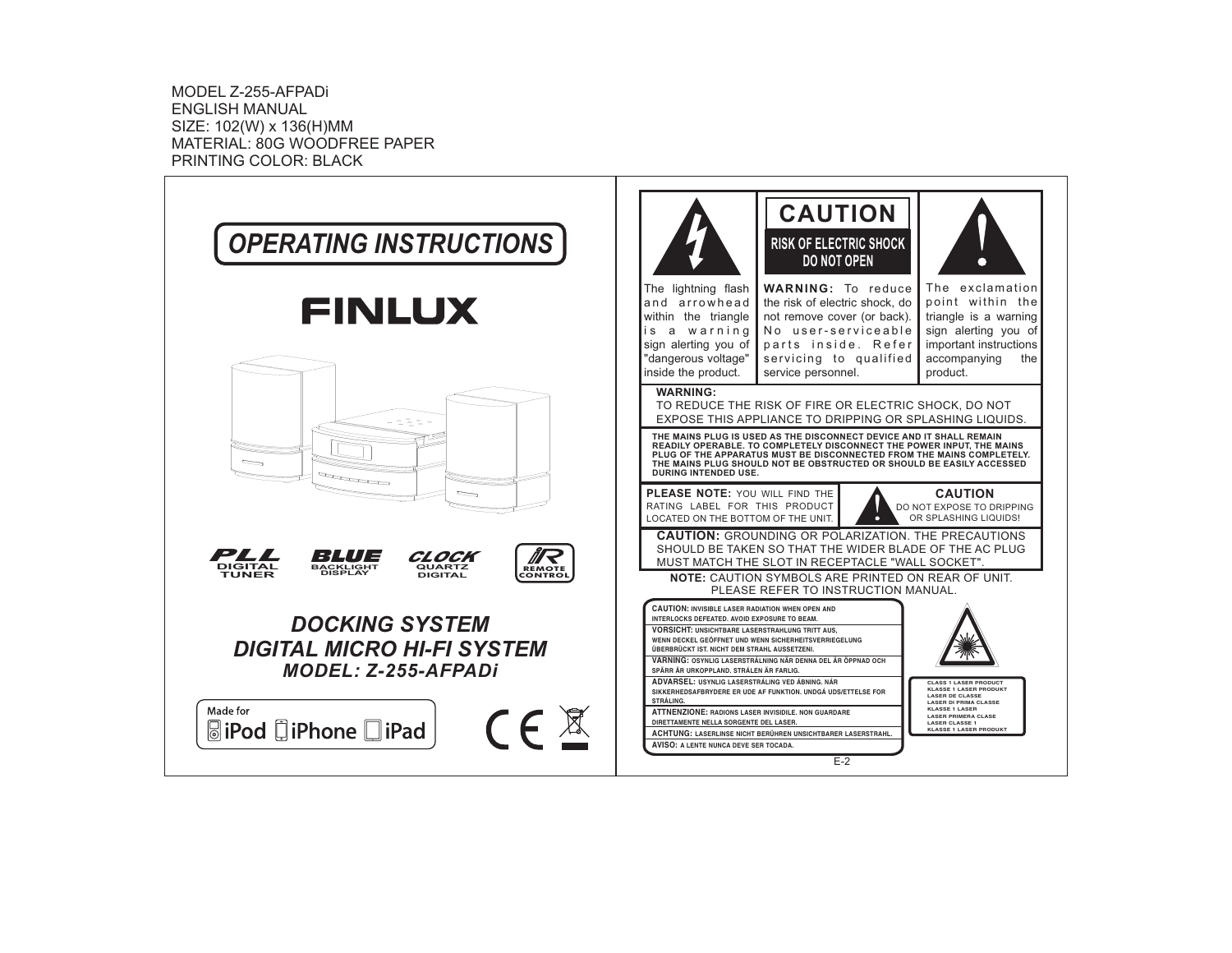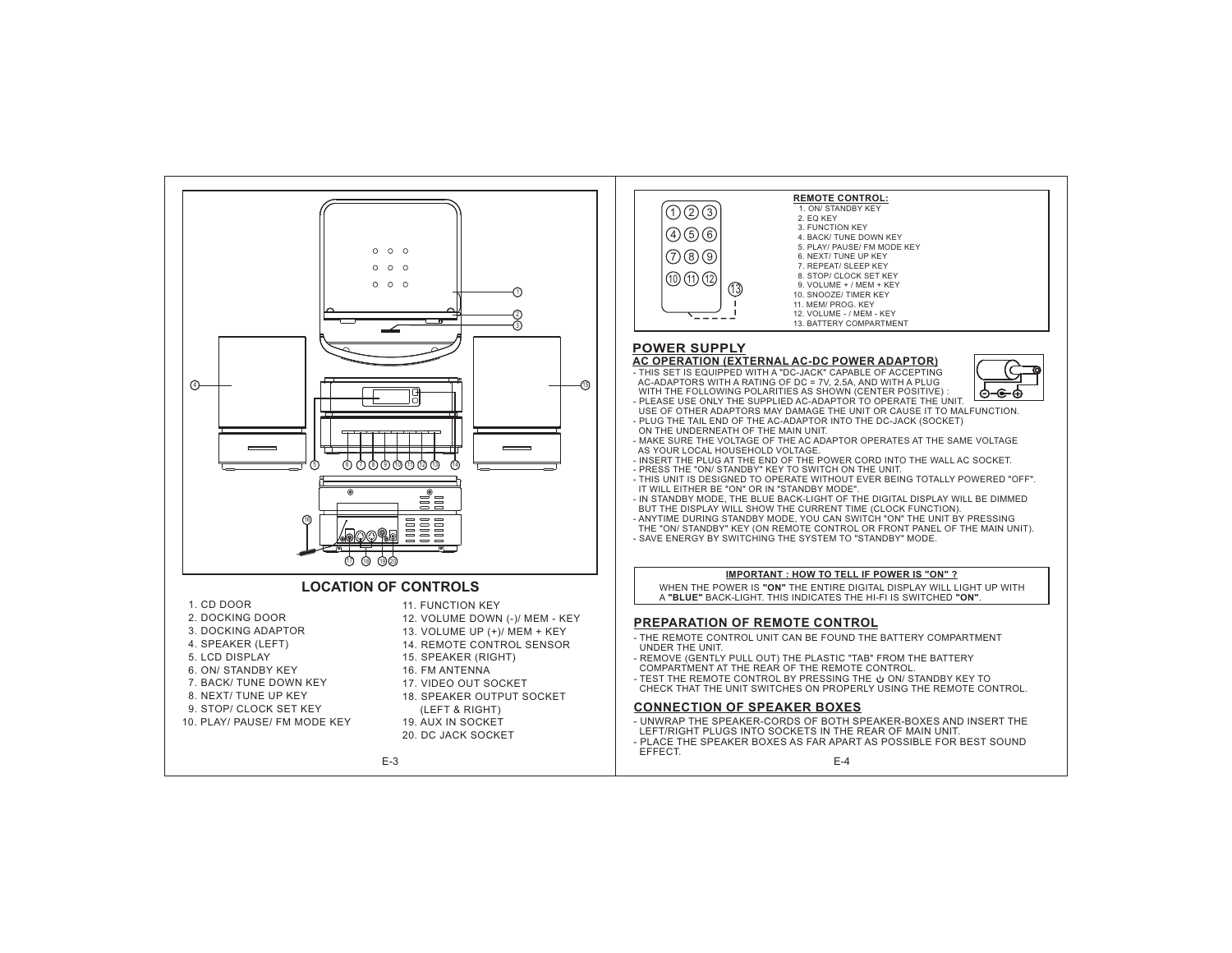#### **DIGITAL CLOCK FUNCTION**

- THE SET HAS A BUILT-IN DIGITAL CLOCK, WHICH IS DISPLAYED WHEN THE SET IS IN "STANDBY MODE". (THE DISPLAY WILL CONTINUOUSLY SHOW THE CURRENT TIME). IN THIS SITUATION THE BLUE BACKLIGHT IS NORMALLY DIMMED (TO SAVE ELECTRICITY).

#### **HOW TO SET CORRECT TIME:**



E-5

#### **AUTOMATIC POWER ON/OFF TIMER FUNCTION**

- THIS SET HAS A TIMER FUNCTION TO ENABLE YOU TO PROGRAM THE UNIT TOAUTOMATICALLY SWITCH "ON" OR "OFF" AT PRESET TIMES. THIS IS USEFUL AS A MORNING ALARM CLOCK :

#### **HOW TO SET TIMER**

- 1. ON "STANDBY" MODE, PRESS AND HOLD **TIMER** KEY (ON REMOTE CONTROL). THE "TIMER ON" SYMBOL APPEARS IN THE DISPLAY.
- <u>TUNE UP OR F⇔TUNE DOWN<br>HEN PRESS ∏IMER]KEY TO CO</u><br>TUNE UP OR F⇔TUNE DOWN
- 2. PRESS ██ TUNE UP OR F≪T TUNE DOWN TO ADJUST THE HOUR OF THE DESIRED "ON"<br>TIME AN<u>D THEN PRESS [TIMER|REY TO CON</u>FIRM.<br>3. PRESS ██ TUNE UP OR F≪T LINE DOWN TO ADJUST THE MINUTES OF THE DESIRED<br>"ON" TIME AND THEN PRESS <u></u>
- 
- ORDING IN THE DISPLAY CHANGES TO SHOW "TIMER OFF"<br>TUNE UP OR [<del>¤4 T</del>UNE DOWN] KEYS TO ADJUST THE HOU<br>FE" TIME AND THEN PRESS∏IMER] TO CONFIRM.<br><u>TUNE UP |</u>OR [<del>■4 T</del>UNE DOWN] TO ADJUST THE MINUTES (
- 4. NOW THE WORDING IN THE DISPLAY CHANGES TO SHOW "TIMER OFF"<br>5. PRESS E ETTURE UP OR FEE TURE DOWN KEYS TO ADJUST THE HOUR OF THE<br>DESIRE<u>D "OFF" TIME AND THEN PRESS∏TIMER</u> TO CONFIRM.<br>6. PRESS E ETTURE UP OR [<del>EE I</del>TURE
- 
- 7. NOW TH<u>E DISPLAY WI</u>LL INDICATE THE "WAKE UP MODE" (iPod/ iPhone/ iPad, RADIO or CD).<br>8. THE DI<u>SPLAY THEN S</u>HOWS THE "WAKE UP VOLUME LEVEL" (LOUDNESS).<br>8. THE DIS<u>PLAY THEN S</u>HOWS <u>THE "WAKE UP</u> VOLUME LEVEL" (LOUDNES THE UNIT AT THE PRE-SET TIME.<u>TUNE UP J</u>TO CHOOSE THE DE<br><u>Y THEN S</u>HOW<u>S THE "WAKE UI</u><br>TUNE UP JOR <mark>[■■TUNE DOWN</mark>
- 9. PRESS <u>|TIMER |</u> TO CONFIRM.
- 10. FINALLY THE UNIT WILL RETURN TO THE NORMAL DISPLAY, EXCEPT THAT THE
- SYMBOL WILL BE SHOWN, TO INDICATE THAT YOU HAVE PROGRAMMED A ON/OFF ALARM SETTING.
- 11. IN CASE YOU WISH TO DISABLE THE TIMER, PRESS THE TIMER KEY ONCE, & THE  $\bigcirc$  SYMBOL WILL DISAPPEARS.

(NOTE : THE AUTOMATIC ON/OFF TIMER WILL SWITCH ON THE UNIT AS IF YOU HAVE MANUALLY PRESSED THE "ON/ STANDBY" KEY. IF YOU HAVE SELECTED "WAKE TO RADIO", THE EXACT PRESET RADIO BAND & STATION WILL BECOME ACTIVATED WHEN POWER SWITCHES ON).

#### **AUTOMATIC POWER OFF SLEEP FUNCTION**

- THIS SET HAS A SPECIAL SLEEP TIMER FUNCTION WHICH CAN AUTOMATICALLY SWITCH OFF THE UNIT. THIS IS USEFUL FOR SLEEPING TO MUSIC AT NIGHT. - AT ANY TIME WHILE THE UNIT IS OPERATING, PRESS & HOLD THE SLEEP KEY UNTIL THE "ZZZ" ICON & "SLEEP \_ \_ " TEXT ARE DISPLAYED. PRESS| **SLEEP**| KEY (ON REMOTE CONTROL) REPEATEDLY TO CHOOSE THE AUTOMATIC POWER OFF TIME.

**MINS**<br> **MINS MINS MINS MINS MINS MINS MINS MINS MINS MINS MINS MINS MINS MINS MINS MINS MINS MINS MINS MINS MINS MINS MINS MINS** 

(\*OFF MEANS SLEEP TIMER IS DEACTIVATED)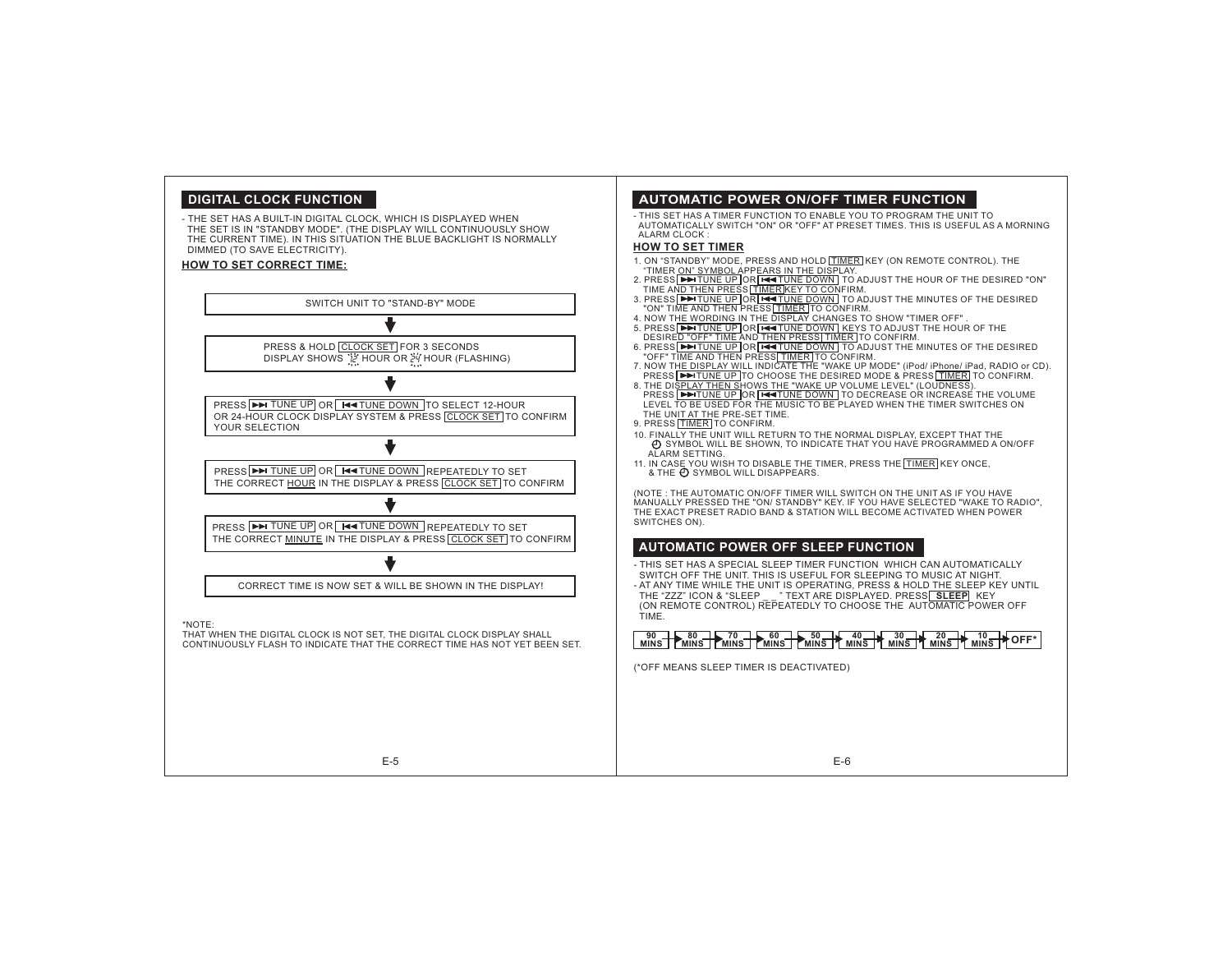## **ELECTRONIC VOLUME CONTROL**

- THIS UNIT USES AN ELECTRONIC VOLUME CONTROL (PUSH BUTTON TYPE) .
- TO INCREASE OR DECREASE THE LOUDNESS OF UNIT, PRESS
- THE VOLUME UP (VOL +) OR VOLUME DOWN (VOL -) KEYS RESPECTIVELY.
- RELEASE THE KEY WHEN VOLUME LEVEL IS AT THE DESIRED LOUDNESS. - SOMETIMES, ESPECIALLY DURING LISTENING TO THE RADIO, YOU MAY NOTICE A "CLICK-CLICK-CLICK" (REPEATING) SOUND WHEN YOU ARE INCREASING OR DECREASING THE VOLUME. THIS IS A NORMAL CONDITION & THE SOUND WILL DISAPPEAR WHEN YOU RELEASE THE VOLUME KEY (WHEN YOU REACH THE DESIRED VOLUME LEVEL).

#### **OPERATION OF RADIO**

- PRESS THE "ON/STANDBY" KEY ONCE TO SWITCH ON THE UNIT.
- PRESS THE **FUNCTION** KEY REPEATEDLY UNTIL THE DISPLAY SHOWS THE RADIO **FREQUENCY**
- TO IMPROVE FM-RADIO RECEPTION, FULLY EXTEND THE FM-ANTENNA WIRE AND ADJUST IT'S POSITION.
- USE THE FM MODE KEY TO SELECT THE DESIRED MODE (FM MONO/STEREO). IN SOME CASES, WHERE RECEPTION IS POOR, IT MAY BE ADVISABLE TO SELECT "MONO" MODE, TO IMPROVE CLARITY OF THE RADIO SIGNAL.

#### **MANUAL FREQUENCY ADJUSTMENT (SCAN MODE)**

- PRESS (AND IMMEDIATELY RELEASE) THE[ ➡ TUNE UP OR FIIIT TUNE DOWN KEYS TÒ "SCAN" (MANUALLY ADJUST) THE RADIO FREQUENCY "UP" OR "DOWN" BY 1-STEP AT A TIME.
- THE RADIO DIGITAL DISPLAY WILL INDICATE THE EXACT FREQUENCY AT EACHSTEP'S POSITION.
- WHEN A DESIRED FREQUENCY OR STATION IS REACHED. IT CAN BE SAVEDINTO ONE OF THE "MEMORY" POSITIONS. (SEE "RADIO MEMORY" SECTION).

#### **AUTOMATIC FREQUENCY ADJUSTMENT (SEEK MODE)**

- PRESS AND HOLD (FOR 2 SECONDS) THE[DDITUNE UP OR LICENTIUNE DOWN KEYS TO "SEEK" (AUTOMATICALLY ADJUST) THE RADIO FREQUENCY "UP" OR "DOWN" TO THE NEXT AVAILABLE RADIO STATION.
- THE RADIO DIGITAL DISPLAY WILL INDICATE THE EXACT FREQUENCY OF THE NEXT STATION THAT IS FOUND.
- WHEN A DESIRED STATION IS REACHED. IT CAN BE SAVED INTO ONE OF THE"MEMORY" POSITIONS. (SEE "RADIO MEMORY" SECTION).

#### **RADIO MEMORY (STATION PRESET MEMORY STORAGE)**

- AT ANY TIME, THE CURRENTLY DISPLAYED STATION OR FREQUENCY CAN BE STORED INTO ONE OF THE MEMORY POSITION.
- **PRESS MEM/PROG.** KEY (ON REMOTE CONTROL) ONCE.
- $\overline{M}$  PRESS THE  $\overline{MEM}$  +  $\overline{OM}$  OR  $\overline{MEM}$   $\overline{KEY}$  TO SELECT THE DESIRED MEMORY POSITION TO SAVE THE RADIO STATION.
- PRESS **MEM/ PROG.** KEY ONCE TO SAVE THE SELECTED STATION INTO THE SELECTED MEMORY POSITION.

- TO RECALL A STATION IN MEMORY, PRESS & HOLD FUNCTION FOR 3 SECONDS, **PRESS**  $\overline{\text{MEM + ]}}$  OR  $\overline{\text{MEM - ]}}$  KEY TO SELECT DESIRED MEMORY STATION. (THERE

- TO CLEAR THE MEMORY OF ANY POSITION, SIMPLY SAVE A NEW STATION TO ARE 30 MEMORY POSITIONS FOR FM BAND). THEN PRESS THE FUNCTION KEY AGAIN TO HAVE THE KEYS CONTROL THE VOLUME OF THE UNIT ONCE AGAIN.
- THE SAME MEMORY POSITION.

E-7

## **OPERATION WITH THE iPod/ iPhone/ iPad**

THIS UNIT IS DESIGNED TO ALLOW YOU TO CONNECT AN iPod/ iPhone/ iPad WITHOUT THE NEED FOR DOCK CONNECTORS. THE DESIGN OF THE UNIT HAS BEEN STRUCTURED TO PROVIDE SUPPORT TO TE CONNECTOR UNDER NORMAL USAGE WITHOUT EXCESSIVE<br>PRESSURE ON THE iPod/ iPhone/ iPad WHEN CONTROLLING PLAYBACK USING THE iPod/ iPhone/ iPad SCREEN.

- TURN ON BOTH THE UNIT AND THE iPod/ iPhone/ iPad.
- PRESS THE **FUNCTION** KEY REPEATEDLY UNTIL THE DISPLAY SHOWS "iPod".
- THE UNIT WILL AUTOMATICALLY START PLAYBACK OF THE SONGS.- THE iPod/ iPhone/ iPad DISPLAY WILL INDICATE THE INFORMATION OF THE CURRENT
- SONG (TRACK).
- AT ANYTIME DURING PLAYBACK, PRESS THE∣ ▶ II PLAY/ PAUSE| KEY TO PAUSE OPERATION OF THE UNIT. PRESS **PLAY/ PAUSE KEY TO RESUME** OPERATION AT THE SAME TRACK & POSITION.
- AT ANYTIME DURING PLAYBACK, PRESS & HOLD THE **IFLAY/ PAUSE** KEY TO STOP PLAYBACK OF UNIT.

- AT ANYTIME DURING PLAYBACK, PRESS AND RELEASE THE DITUNE UP OR TUNE DOWN KEYS TO SKIP FORWARD OR BACKWARDS BY ONE TRACK, AS DESIRED.

ANY ANYTIME DURING PLAYBACK, PRESS AND HOLD THE FITUNE UP OR TUNE DOWN KEYS ON UNIT TO FAST-FORWARD (CUE) OR FAST-REVERSE (REVIEW) THE SPECIFIC TRACK, WHICH IS CURRENTLY PLAYING.

- YOU CAN OPERATE THE iPod/ iPhone/ iPad USING EITHER THE SET, REMOTE CONTROL OR DIRECTLY WITH THE iPod/ iPhone/ iPad ITSELF.
- WHEN THE IPod/ IPhone/ IPad HAS BEEN CONNECTED WITH THE UNIT, IT WILL START CHARGING THE BATTERY OF THE iPod/ iPhone/ iPad.

- NEVER REMOVE (OR UNPLUG) THE iPod/ iPhone/ iPad FROM THE SET DURING PLAYBACK, ALWAYS PRESS & HOLD FOR 2 SECONDS THE I ▶ II PLAY/ PAUSE | KEY FIRST AND THEN PRESS THE KEY TO SWITCH TO ANOTHER SOURCE**FUNCTION**(EG. "RADIO" OR "AUX") BEFORE REMOVING OR UNPLUGGING THE iPod/ iPhone/ iPad, TO PREVENT DAMAGE TO YOUR SONG FILES OR MEMORY DEVICES.

"Made for iPod," "Made for iPhone," and "Made for iPad," mean that an electronic accessory has been designed to connect specifically to iPod, iPhone, or iPad, respectively, and has been certified by the developer to meet Apple performance standards. Apple is not responsible for the operation of this device or its compliance with safety and regulatory standards. **Please note that the use** of this accessory with iPod, iPhone, or iPad may affect wireless performance.

## **REPEAT PLAYBACK FUNCTION (iPod/ iPhone/ iPad)**

- AT ANYTIME DURING iPod/ iPhone/ iPad PLAYBACK:

- PRESS THE **REPEAT** KEY ON REMOTE CONTROL OR

PRESS THE FOLLOWING SYMBOLS ON THE iPod/ iPhone/ iPad SCREEN:

= TO REPEAT THE CURRENT TRACK = TO REPEAT ALL TRACKS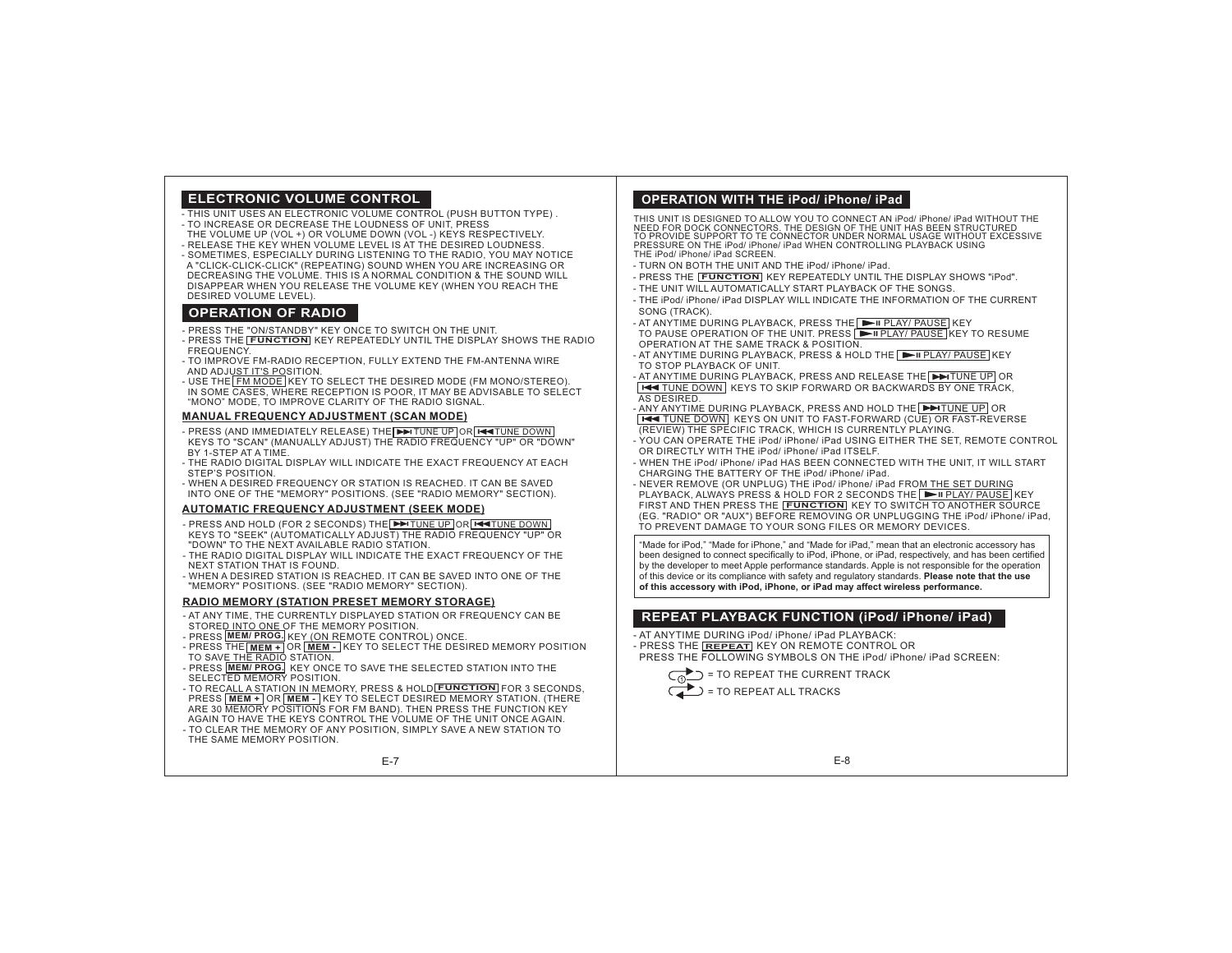## **SHUFFLE (RANDOM) PLAYBACK FUNCTION (iPod/ iPhone/ iPad)**

- THIS UNIT IS ABLE TO SHUFFLE ALL SONGS ON AN iPod/ iPhone/ iPad AND PLAY THEM BACK IN "RANDOM" ORDER.

- TO ACTIVATE THIS FUNCTION, SELECT THE SHUFFLE ICON " $\supset\uparrow$ "
- (ON THE iPod/ iPhone/ iPad).
- THE "SHUFFLE" SYMBOL WILL BE DISPLAYED ON THE iPod/ iPhone/ iPad SCREEN & THE SONGS WILL BE PLAYED IN RANDOM ORDER.

### **VIDEO OUT (iPod/ iPhone/ iPad)**

- YOU CAN CONNECT THE iPod/ iPhone/ iPad VIDEO OUT SOCKETS TO THE VIDEO INPUTTERMINAL OF YOUR TV TO WATCH VIDEO PROGRAMS ON YOUR iPod/ iPhone/ iPad ON YOUR TV SCREEN.

## **INSERTION & REMOVAL OF DISCS**

- WHEN OPENING THE CD-DOOR, ALWAYS ENSURE THE DISC IS NOT IN MOTION (NOT SPINNING) WHEN YOU OPEN THE CD-DOOR. ALWAYS PRESS∐█STOP KEY TO STOP THE DISC SPINNING FIRST.
- PLACE A CD INTO THE COMPARTMENT WITH THE LABEL-SIDE (PRINTED SIDE OF DISC) FACING UPWARDS. PRESS DOWN IN THE CENTER PART OF DISC UNTIL THE DISC "LOCKS" ONTO THE CENTER SPINDLE.
- WHEN THE CD HAS BEEN PLACED ONTO THE CENTER SPINDLE, GENTLY LOWER THE CD-DOOR DOWNWARDS UNTIL IT LOCKS SHUT.
- THE CD IS NOW READY TO BE PLAYED.
- TO REMOVE A DISC, FOLLOW THE SAME PROCEDURE AS DESCRIBED ABOVE, EXCEPT TO REMOVE THE CD INSTEAD OF INSERTING IT INTO THECOMPARTMENT, BY PLACING ONE FINGER AT THE MIDDLE OF DISC (CENTER SPINDLE) & THE OTHER AT THE EDGE OF THE DISC & GENTLY PULLING UPWARDS.
- IMPORTANT : ALWAYS HOLD A CD BY ITS EDGES. AVOID GETTING ANY

 FINGER PRINTS, SMUDGES OR DIRT ONTO THE SURFACE OF A DISC. IN CASE THIS HAPPENS, USE A SPECIAL CD-CLEANING CLOTH OR CLEANING KIT TO REMOVE THE DIRT OR SMUDGES.

## **NORMAL CD OPERATION**

- TURN THE UNIT ON BY PRESS THE <u>I © STANDBY/ ON </u>KEY.
- INSERT A CD AS DESCRIBED.
- PRESS THE **FUNCTION** KEY UNTIL DISPLAY SHOW "CD".
- THE CD WILL SPIN MOMENTARILY AND THE DISPLAY SHOW THE TOTAL NUMBEROF TRACKS (SONG) OF THE DISC.

E-9

- PRESS THE [▶" PLAY/ PAUSE] KEY, THE FIRST TRACK (SONG) WILL START
- PLAYING. THE DISPLAY WILL INDICATE THE CURRENT TRACK NO. ("01" IF IT IS THE FIRST TRACK).

- AT ANYTIME DURING PLAYBACK, PRESS THE ∐ILLE PLAY/ PAUSE KEY TO PAUSE OPERATION OF THE UNIT. PRESS THE [E∎PLAY/ PAUSE] KEY AGAIN TO RESUME OPERATION AT THE SAME TRACK & POSITION.

- AT ANYTIME DURING PLAYBACK, PRESS THE STOP KEY TO STOP OPERATION OF THE SET. THIS WILL RESET THE CD PLAYER TO THE FIRST TRACK (IF YOU PRESS PLAY AFTER STOP, THE FIRST TRACK WILL ALWAYS START PLAYING).

- AT ANYTIME DURING PLAYBACK, "PRESS AND RELEASE" THE | I I II II II DOWN OR∣▶▶ITUNE UP|KEYS TO SKIP BACKWARDS OR FORWARDS BY ONE TRACK, AS DESIRED.
- AT ANYTIME DURING PLAYBACK, "PRESS AND HOLD" THE FETUNE DOWN OR ENTUNE UP KEYS TO FAST-REVERSE (REVIEW) OR FAST-FORWARD (CUE) THE SPECIFIC TRACK, WHICH IS CURRENTLY PLAYING.

### **PROGRAM FUNCTION**

- THE CD PLAYER CAN BE PROGRAMMED TO PLAY ANY SEQUENCE OF UP TO20 TRACKS FOR AUDIO-CD, AS DESIRED.
- ALWAYS PRESS THE  $\mathsf I\blacksquare$  STOP IKEY BEFORE STARTING THE PROGRAMMING.
- PRESS THE **MEM/ PROG.** KEY, THE DISPLAY WILL SHOW "01" AND THE "MEM" SYMBOL WILL FLASH, TO INDICATE THAT THE SET IS NOW IN "MEMORY PROGRAMMING MODE", AT THE FIRST MEMORY POSITION.
- PRESS THE I ➡ TUNE UP IORI ➡ TUNE DOWN IKEYS TO SELECT THE TRACK (SONG) NUMBER YOU WISH TO BE STORED IN THE FIRST MEMORY (PROGRAM) POSITION, AND PRESS THE [<u>MEM/ PROG.</u>] KEY (ON REMOTE CONTROL) TO
- CONFIRM YOUR SELECT<u>ION.</u><br>- WHEN YOU PRESS THE <mark>[MEM/ PROG.</mark>] KEY THE DISPLAY WILL ADVANCE TO THE NEXT MEMORY POSITION (eg. "02").
- REPEAT THE PREVIOUS 2 STEPS, EACH TIME SELECTING ANY TRACK NUMBER OF YOUR CHOICE TO BE STORED IN THE SUCCESSIVE MEMORY (PROGRAM) POSITIONS.
- AFTER EACH TRACK NUMBER, REMEMBER TO PRESS THE **MEM/ PROG.** KEY. - AFTER A MAXIMUM OF SONGS (OR LESS) HAVE BEEN SELECTED AS DESCRIBED ABOVE.
- ALSO, THE "MEM" SYMBOL WILL REMAIN "ON" TO INDICATE THAT YOU HAVE SAVED A PROGRAM-MEMORY (SEQUENCE).
- PRESSING ██ PLAY/ PAUSE | WILL NOW PLAY BACK THE "SAVED SEQUENCE" IN THE PROGRAM MEMORY.
- SIMPLY PRESS ET STOP TWICE, OR SWITCH "OFF" THE SET. - TO CLEAR (CANCEL) THE ENTIRE PROGRAM WHICH IS STORED IN THE MEMORY,

## **MUSIC EQUALIZER**

- ANYTIME DURING PLAYBACK, PRESS THE KEY (ON REMOTE CONTROL) **EQ**REPEATEDLY TO CHOOSE THE DESIRED SOUND EFFECT ACCORDING TO THE MUSIC YOU ARE LISTENING TO :

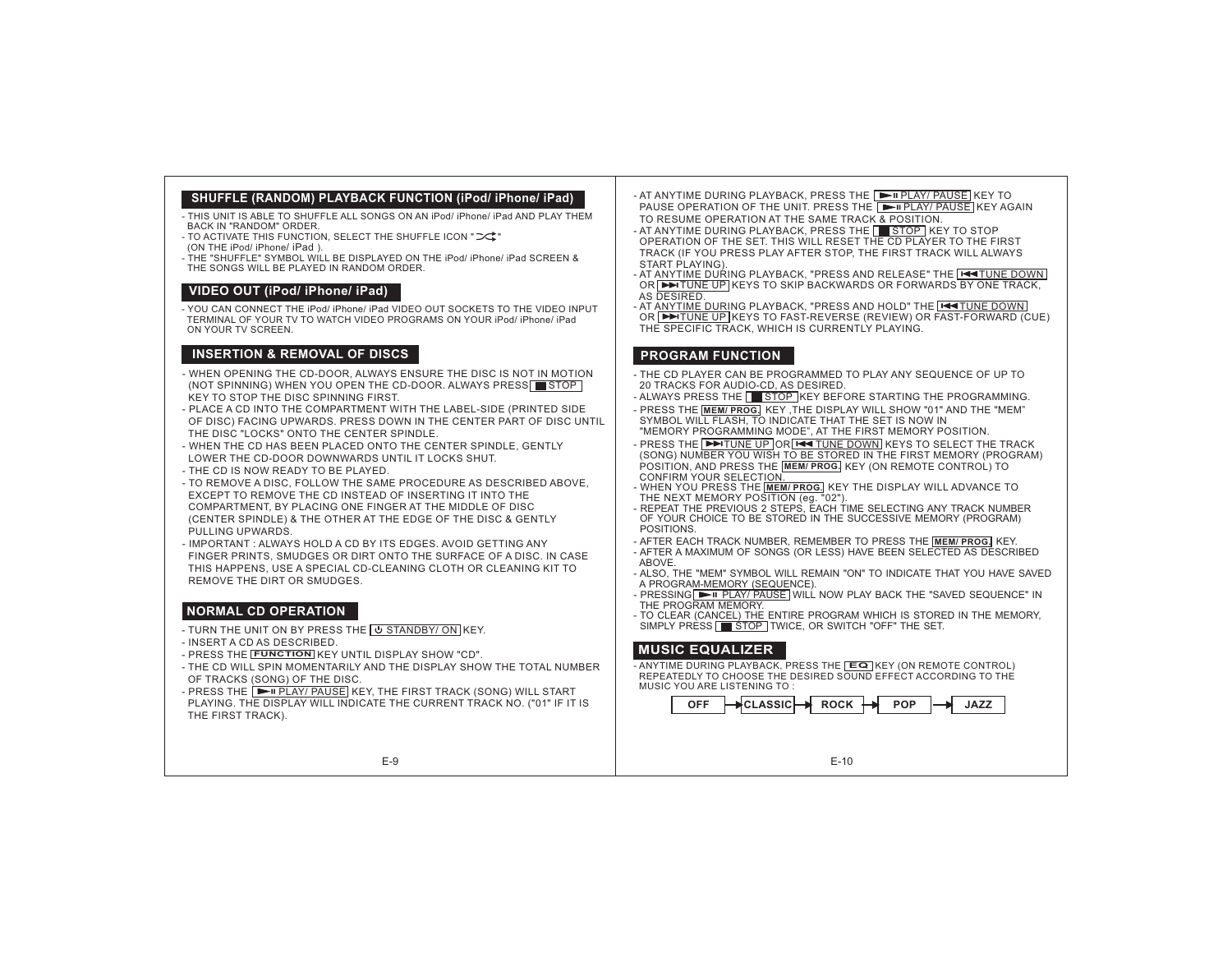## **PLAY MODE FUNCTION**

#### - AT ANYTIME DURING PLAYBACK:

- PRESS **REPEAT** KEY REPEATEDLY TO SELECT THE FOLLOWING OPTIONS:
- 1. REPEAT: TO REPEAT THE CURRENT TRACK (DISPLAY SHOWS " $\begin{pmatrix} \rightarrow \\ \rightarrow \end{pmatrix}$ ")

2. REPEAT ALL: TO REPEAT ALL TRACK (DISPLAY SHOWS " $\sum$  ALL ")

#### **USING THE AUDIO LINE IN CONNECTION (AUX-INPUT)**

- YOU CAN CONNECT THE AUDIO OUTPUT OF AN EXTERNAL DEVICE SUCH AS A MP3PLAYER OR A TV TO THIS UNIT, TO LISTEN TO THE SOUND OF THAT DEVICE THROUGH THE HIGH QUALITY AMPLIFIER OF THIS MUSIC SYSTEM.
- 
- TO CONNECT THE EXTERNAL DEVICE PLEASE USE A STANDARD STEREO HEADPHONE (3.5MM TO 3.5MM PLUGS) CABLE TO CONNECT THE
- "HEADPHONE-OUT OR AUDIO LINE-OUT" OF THE DEVICE TO THE AUX-INPUT SOCKETOF THIS UNIT.
- PRESS THE **FUNCTION** KEY TO "AUX".
- SWITCH ON THE UNIT AND THE EXTERNAL DEVICE (eg. MP3-PLAYER OR TV).
- START PLAYBACK OF THE EXTERNAL DEVICE AND ADJUST THE VOLUME CONTROL
- OF THE MAIN UNIT TO THE DESIRED LEVEL.- REMEMBER TO SWITCH OFF THE UNIT WHEN YOU ARE FINISHED USING THE
- EXTERNAL DEVICE.

## **SPECIFICATIONS**

|                                | POWER SUPPLY :  DC 7V, 2.5A THOUGH BUILT-IN DC JACK<br>EXTERNAL AC-DC POWER ADAPTOR 100V-240V ~ 50/60Hz |
|--------------------------------|---------------------------------------------------------------------------------------------------------|
| SPEAKER :  3" x 2              |                                                                                                         |
| FREQUENCY :  FM 87.5 - 108 MHz |                                                                                                         |
|                                |                                                                                                         |
|                                |                                                                                                         |
|                                |                                                                                                         |
|                                |                                                                                                         |
|                                |                                                                                                         |
|                                |                                                                                                         |
|                                |                                                                                                         |
|                                |                                                                                                         |
|                                |                                                                                                         |
|                                |                                                                                                         |
|                                |                                                                                                         |

**THE APPARATUS SHOULD NOT BE EXPOSED TO DRIPPING OR SPLASHING ANDNO OBJECTS FILLED WITH LIQUIDS SHOULD BE PLACED ON THE APPARATUS.**

**THE MARKING AND RATING LABEL IS LOCATED AT REAR ENCLOSURE OFTHE APPARATUS.**

**THE MAINS PLUG IS USED AS THE DISCONNECT DEVICE AND IT SHALL REMAIN READILY OPERABLE. TO BE COMPLETELY DISCONNECTED THE POWER INPUT, THE MAINS PLUG OF THE APPARATUS SHALL BE DISCONNECTED FROM THE MAINS COMPLETELY. THE MAINS PLUG SHOULD NOT BE OBSTRUCTED OR SHOULD BE EASILY ACCESSED DURING INTENDED USE.**

**UNDER THE INFLUENCE OF ELECTROSTATIC PHENOMENON, THE PRODUCT MAY MALFUNCTION AND USER TO POWER RESET.**

**EXCESSIVE SOUND PRESSURE FROM EARPHONES AND HEADPHONES CANCAUSE HEARING LOSS.**

**BATTERY SHOULD NOT BE EXPOSED TO EXCESSIVE HEAT SUCH AS SUNSHINE, FIRE OR THE LIKE.**

#### **ELECTROSTATIC DISCHARGE (ESD) PRECAUTION**

**WHEN ELECTROSTATIC DISCHARGE (ESD) OCCURS AT THE FRONT SURFACE** (WHETHER METAL OR PLASTIC) OR NEAR ANY PART OR ANY BUTTON OF THIS UNIT. OR AT THE USB PORT AND/ OR SD-CARD SLOTS (IF THEY EXIST ON THIS **PRODUCT), THERE MAY BE A POSSIBILITY THAT THE PRODUCT MAY STOP OPERATION AND/ OR SHUT DOWN IMMEDIATELY. THIS IS A NORMAL CONDITION AND INTENDED TO PROTECT THE UNIT AND INTERNAL COMPONENTS AGAINST DAMAGE.**

 **IN SUCH A CASE, PLEASE RESET THE UNIT (BY DISCONNECTING AND RECONNECTING AC-POWER SOURCE) TO REVERT THE UNIT TO NORMAL OPERATION.**

**CAUTION**

 **DANGER OF EXPLOSION IF BATTERY IS INCORRECTLY REPLACED. REPLACE ONLYWITH THE SAME OR EQUIVALENT TYPE.**

E-11